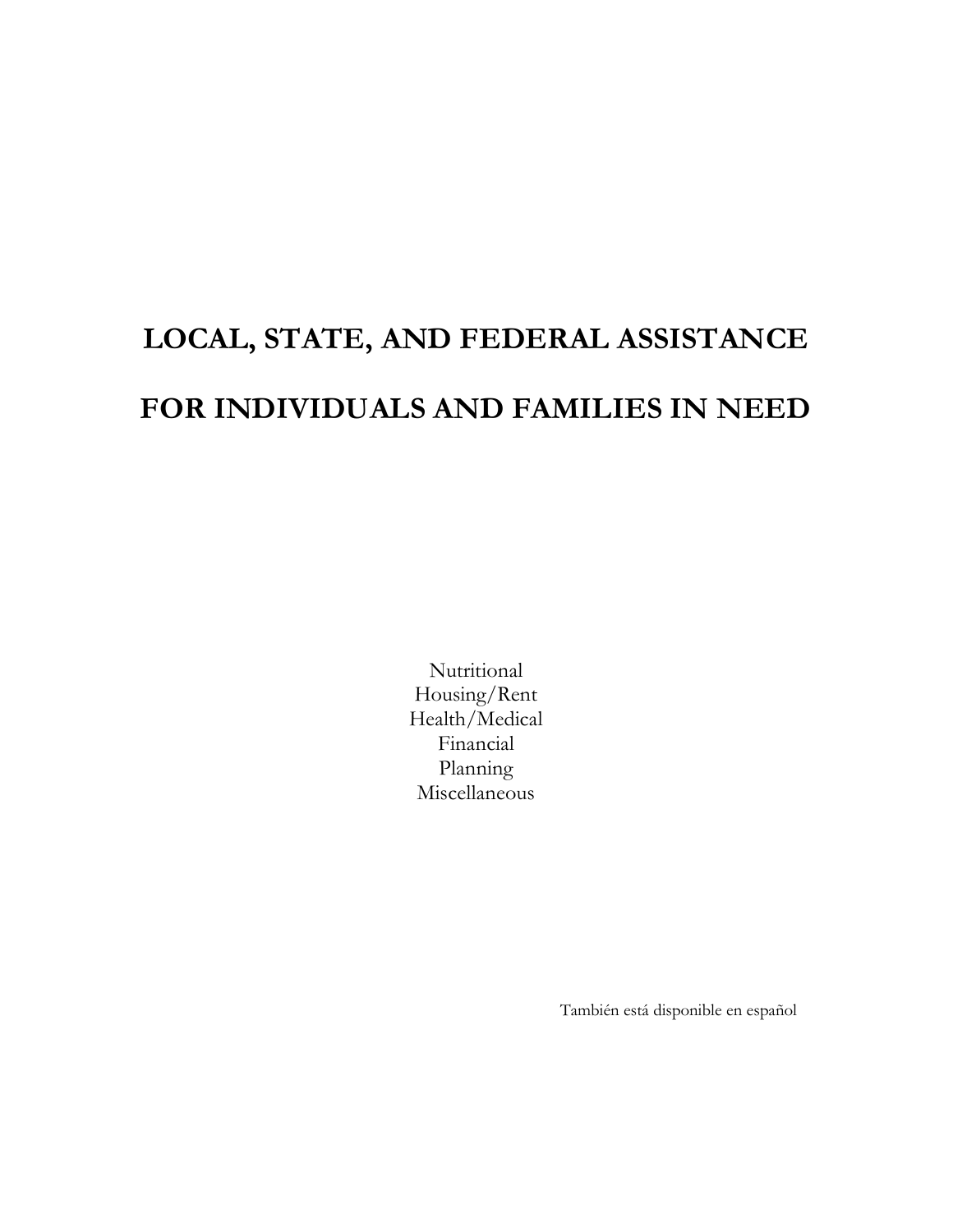If you have questions or would like assistance, contact:

Danette Zarek Nance County Clerk 209 Esther St., PO Box 338 Fullerton, NE 68638 308-536-2331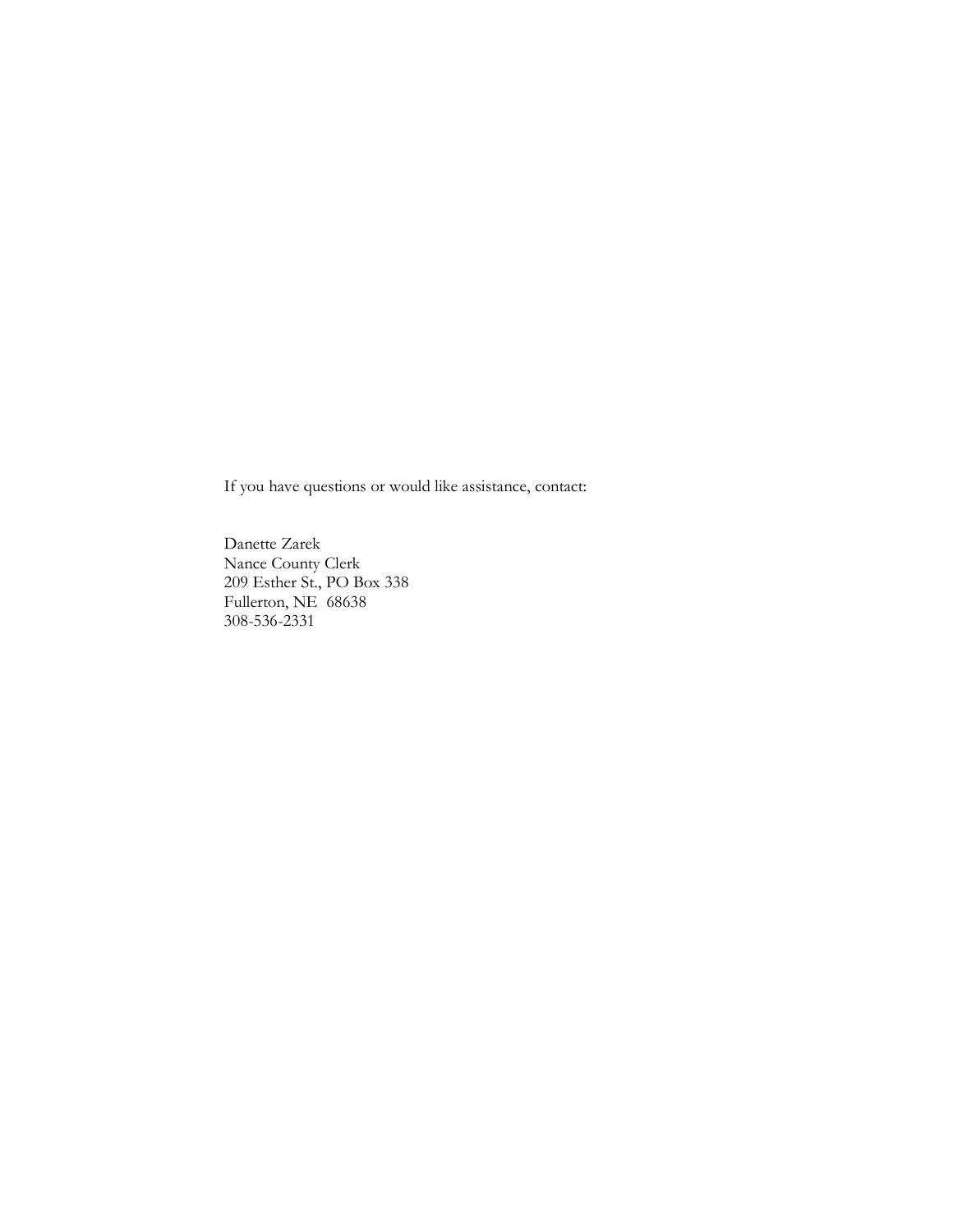# **NUTRITIONAL ASSISTANCE**

**Commodity Supplemental Food Program (CSFP)** (402) 564-1124 ext. 208 Administered by USDA, overseen by Central Nebraska Community Services (CNCS)

Provides nutritious food packages to: income-eligible women who are pregnant, postpartum, or breast feeding; children up to age 6; and persons 60+ years of age. Packages consist of canned fruit, vegetables, meats, juices, cereals, dry milk, cheese, and peanut butter. Food packages are distributed monthly at five CSFP Clinics.

#### **Women, Infants, and Children (WIC)** (308) 745-0780 ext. 132

Federal program administered by Central Nebraska Community Services (CNCS)

Income-eligible women who are pregnant, postpartum or breast feeding, and children to age five, receive monthly food checks redeemable at local grocery stores to help supplement their diets. Participants attend monthly or bi-monthly clinics to obtain the checks. They also receive basic health monitoring and nutrition counseling.

#### **Supplemental Nutrition Assistance Program (SNAP) – Formerly Food Stamps** 800-383-4278

Federal program administered by the Department of Health and Human Services (DHHS)

Households that meet the program guidelines for income and resources receive SNAP benefits for free. A household can be one person or a group of people who purchase and prepare meals together. SNAP benefits can only be used to buy food. Alcoholic beverages, pet food, tobacco, paper products, and other nonfood items can't be purchased with SNAP benefits. The benefit amount is placed in an electronic account which can be accessed with an Electronic Benefits Transfer (EBT) card. The EBT cards are accepted by most supermarkets and grocery stores. Some Meals on Wheels services may accept them, and recipients over age 60 and their spouses may be able to use them to pay for congregate meals.

Located in front of the Nance County Road Department building at Esther St. & 3rd St. Open from 5 - 7 p.m. on the first Wednesday of every month.

Located in the Lions Club building on Willard Ave. Open from 9 - 11 a.m. every Monday (closed on holidays and in bad weather).

#### **Meals – The Fullerton Area Senior Center** (308) 536-2123

Lunch served Mon, Weds, Thurs, and Fri. Dinner served Tuesdays. All are welcome. Transportation provided upon request. Age 60+, \$3.00/meal. Under 60, \$6.00/meal. The Senior Center also delivers Meals on Wheels during those meal times. You must have a disability or some verifiable reason for needing the service. Age 60+, \$3.25/meal. Under 60, \$6.25/meal. The Senior Center is located at 327 Broadway St.

Administered by the Department of Health and Human Services (DHHS)

A quick, easy way to find the Nebraska public assistance benefits for which you are eligible. You can self-screen and apply online from any computer with Internet access – at home, at the library, at many community agencies, and at many Department of Health and Human Services (DHHS) offices.

**Genoa Food Pantry** (402) 993-6517

**Fullerton Food Pantry** (308) 536-2902

**Access Nebraska** accessnebraska.ne.gov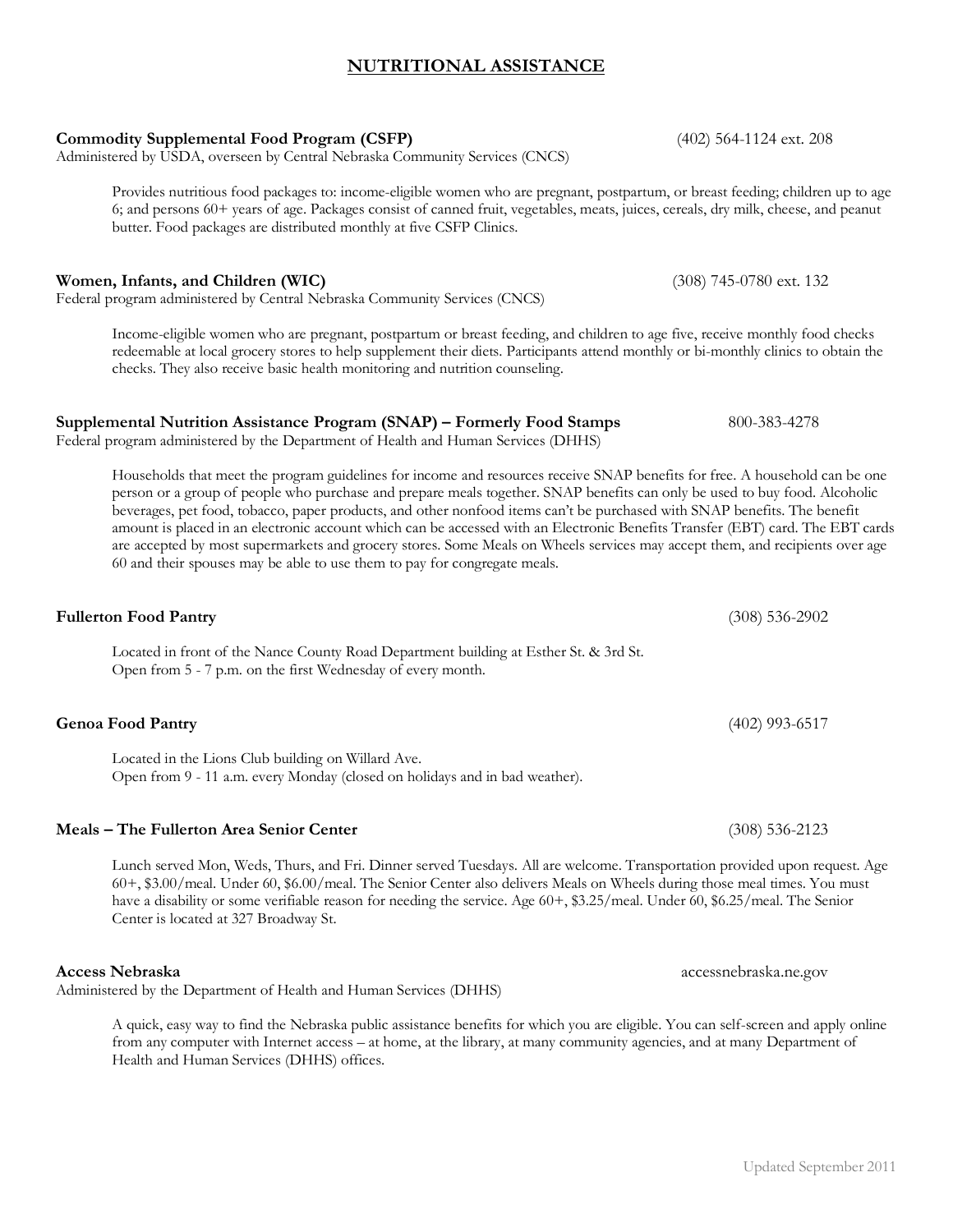# **HOUSING / RENT ASSISTANCE**

**Project THRIVES** (308) 385-5500

Administered by Central Nebraska Community Services (CNCS)

THRIVES (Transitional Housing for Rural Independence, Viability, and Economic Stability) will assist homeless individuals and families to obtain safe and suitable transitional housing. Those served will participate in intensive case management to enhance their skills for self-sufficiency and secure and maintain permanent housing. Homeownership opportunities are a part of permanent housing.

Owns and manages 39 rental properties. They are located in Loup City (6 units), Central City (6 units), Ainsworth (3 units), Greeley (2 units), O'Neill (5 units), Cairo (3 units), Alda (8 units), and Bassett (6 units). Applicants must income-qualify, and

income guidelines and pass the Section 8 Housing Quality Standards inspection to be determined leaseable.

**Section 8 Rent Subsidy** (308) 745-0780 ext. 108

Provides rent subsidy assistance through the issuance of vouchers to individuals and families. Eligible households must meet

**Genoa Housing Authority** (402) 993-2493

**Access Nebraska** accessnebraska.ne.gov

To qualify, household income may not exceed \$30,000/year. (Income is verified through the EIV [Electronic Income Verification] database.) Rent is calculated at 30% of expected annual income, with a \$50/mo. minimum and a \$250/mo. maximum. Kitchen appliances are provided. All utilities are covered, with the exception of telephone and cable. In June, July, and August, there's a \$13/mo. charge for air conditioning. Laundry facilities are available for \$10/mo. There may be a waiting list.

Must be over 62 years of age or disabled. (HUD has a very broad definition for "disabled," so all interested parties should apply.) There are no income qualifications. Rent is calculated at 30% of annual income but is adjusted for out-of-pocket and medicalrelated expenses. Coin-operated washing facilities are available. All utilities are covered, excluding telephone and cable. Kitchen appliances are provided. An on-site Services Coordinator can assist with programs such as Meals on Wheels, hospice, etc.

Administered by the Department of Health and Human Services (DHHS)

A quick, easy way to find the Nebraska public assistance benefits for which you are eligible. You can self-screen and apply online from any computer with Internet access – at home, at the library, at many community agencies, and at many Department of Health and Human Services (DHHS) offices.

**CNCS Rentals** (308) 745-0780 ext. 107

Administered by Central Nebraska Community Services (CNCS)

referrals are required.

18 1-bedroom apartments; 2 2-bedroom apartments

**Fullerton Housing Authority** (308) 536-3380

32 1-bedroom apartments, 4 of which are wheelchair accessible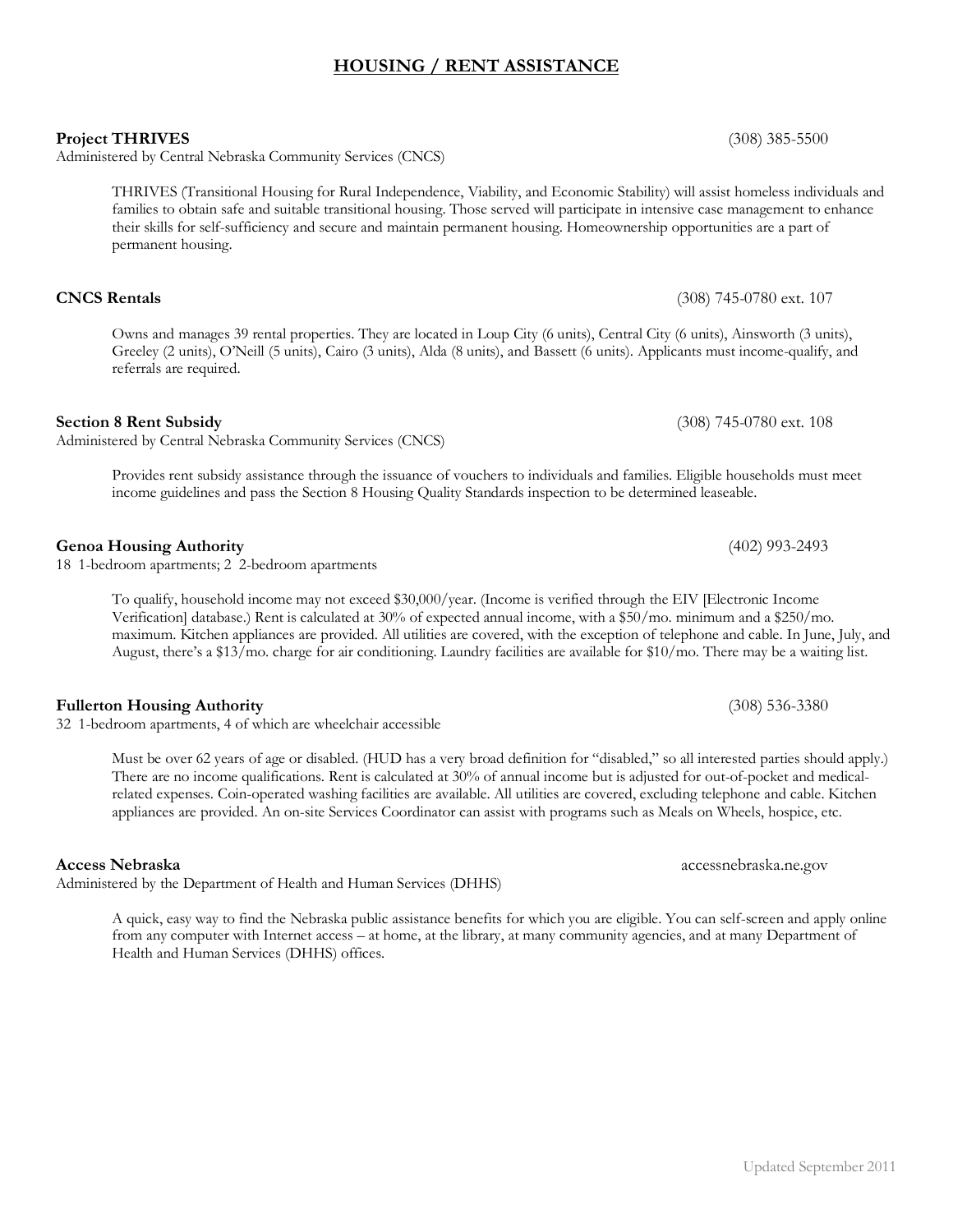# **HEALTH / MEDICAL ASSISTANCE**

**East Central District Health Department** 402-562-7500

2282 East 32nd Ave Columbus, NE

> The Good Neighbor Community Health Center (GNCHC) is housed within the East Central District Health Department and provides affordable, accessible, quality, comprehensive primary healthcare to individuals and families living in Nance County. As a safety net provider, they offer medically underserved and underinsured populations family medical care, mental health, and dental health services. Lots of information is available on their website at eastcentraldistricthealth.com.

# **Every Woman Matters (EWM)** 800-532-2227

Administered by the Nebraska Office of Women's Health

For women 40+ years of age who are underinsured or uninsured. Provides low-cost (\$5.00) or no-cost screening examinations for breast and cervical cancer. Services include pap test, pelvic exam, clinical breast exam, and screening and diagnostic mammograms.

# **Immunization Program** (402) 564-1124 ext. 221

Administered by Central Nebraska Community Services (CNCS)

Individuals from birth to 20 years of age receive vaccinations to reduce their risk of contracting childhood illnesses and diseases. Vaccines for Polio, Varicella (chicken pox), Diphtheria, Tetanus, Pertussis, Rubella, Measles, Mumps, Haemophilus Influenza Type B (HIB), Hepatitis B, and Meningitis are available.

Administered by the Department of Health and Human Services (DHHS)

**Medicaid** 800-383-4278

Nebraska Medicaid is available to certain low income persons including persons who are aged, blind, disabled, children, and others who meet eligibility requirements. Kids Connection is part of Nebraska Medicaid and provides medical assistance to children age 18 and younger.

Administered by the Department of Health and Human Services (DHHS)

Provides health care coverage to qualified children. It includes both the Children's Health Insurance Program (CHIP) and the Nebraska Medical Assistance Program (also known as Medicaid). Its purpose is to provide health care to low-income and lowincome uninsured children all across the state.

Administered by the Department of Health and Human Services (DHHS)

A quick, easy way to find the Nebraska public assistance benefits for which you are eligible. You can self-screen and apply online from any computer with Internet access – at home, at the library, at many community agencies, and at many Department of Health and Human Services (DHHS) offices.

**Kids Connection** 888-275-0397

**Access Nebraska** accessnebraska.ne.gov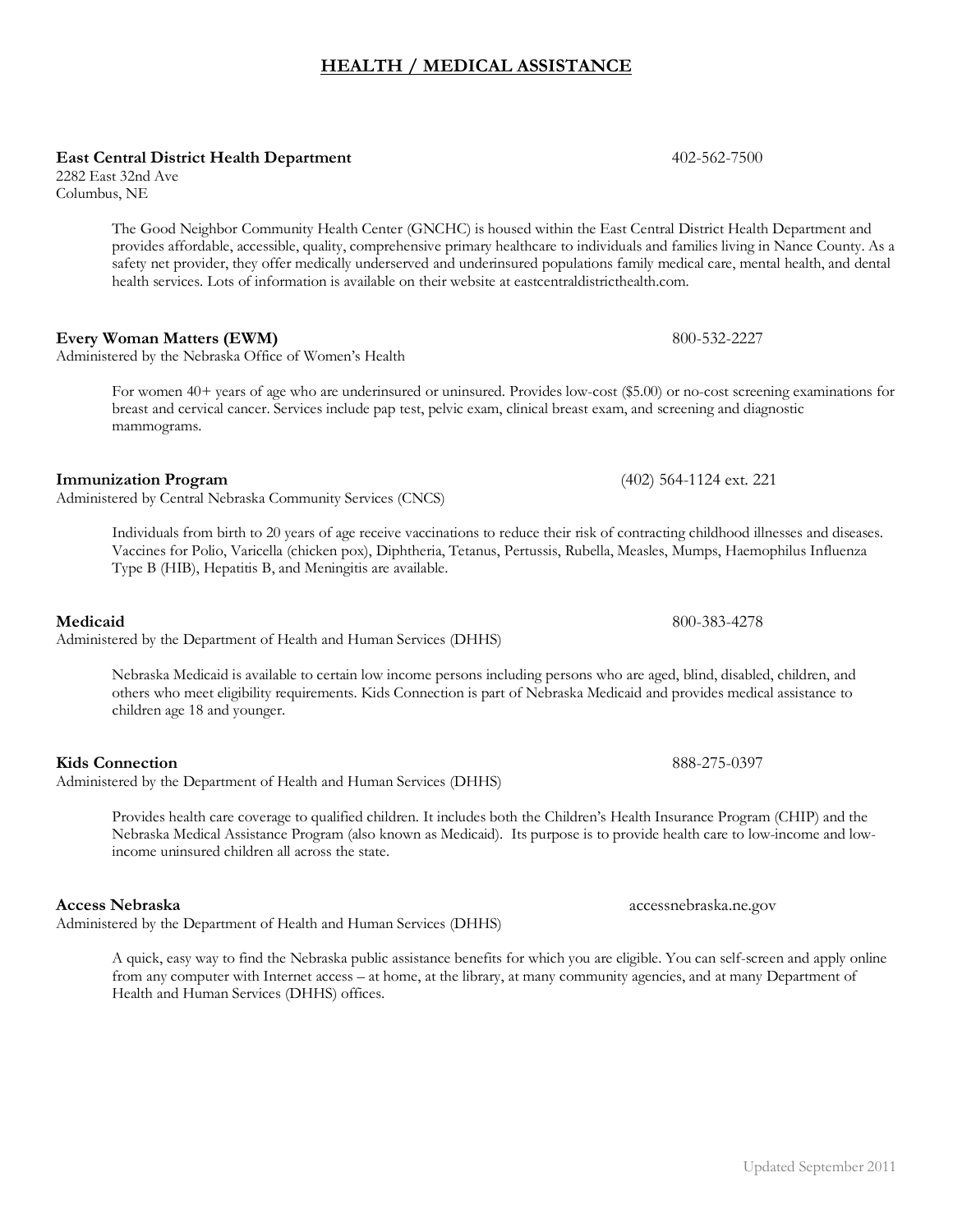#### **Nebraska Family Helpline / Family Navigator Service** 888-866-8660

Administered by the Department of Health and Human Services (DHHS)

Family Helpline makes it easier for families to obtain assistance by providing a single contact point 24 hours a day, seven days a week. Trained Helpline operators screen calls to assess immediate safety needs, identify the potential level of a behavioral health crisis, make recommendations or referrals to appropriate resources, and help callers connect to emergency resources or providers. The Helpline is supervised by licensed behavioral health professionals.

Family Helpline operators also can connect eligible families to the Family Navigator Service. This service helps families move through Nebraska's child- and family-care system more efficiently to get the assistance they need. Available within 24 to 72 hours after a Helpline referral, Family Navigator helps families identify existing community-based services and provides support from people who have had personal experience in the system.

Must have a child under 19 to be eligible. More information is available at *www.nebraskafamilyhelpline.ne.gov.*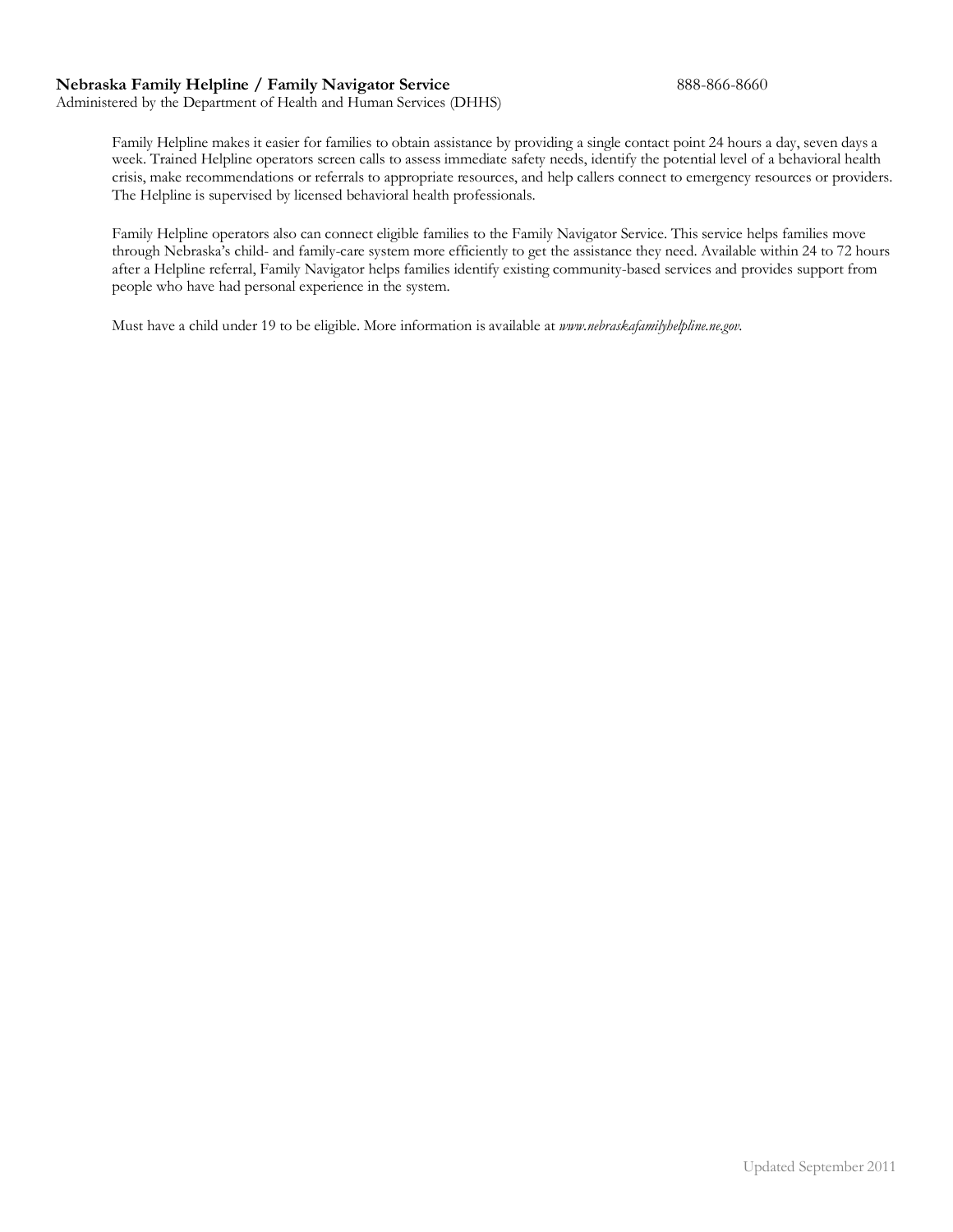## **FINANCIAL ASSISTANCE**

#### **Emergency Assistance** (308) 946-3794

Administered by Central Nebraska Community Services (CNCS)

Funds are available to provide financial assistance (utility payments, rent payments, etc.) to homeless or near-homeless persons who have a verifiable economic or personal crisis.

# **Assistance to the Aged, Blind, or Disabled (AABD)** accessnebraska.ne.gov

Administered by the Department of Health and Human Services (DHHS)

Provides financial aid and medical assistance to persons in need who are age 65 and older, or who are age 64 and younger and blind or disabled according to Social Security program definitions. To be eligible for a cash payment, an individual or married couple must have a monthly income and countable resources less than the program's need and payment standards. If determined eligible for a cash payment, the individual is also eligible for medical coverage.

Administered by the Department of Health and Human Services (DHHS)

Provides cash assistance to low-income families with children age 18 or younger. ADC income is used to pay for family living expenses such as rent, utilities, food, clothing, and other necessities. To be eligible for ADC cash assistance, a family must have net monthly income less than the program's need and payment standards. Sometimes, families may consist of both parents and children. At other times, there may be a parent absent due to separation, divorce, or death. When both parents are absent, a different family member such as a grandparent, aunt, or uncle may receive on behalf of the child(ren). A family may receive benefits and services from other assistance programs as well.

Administered by the Department of Health and Human Services (DHHS)

Helps with the cost of child care. Your gross income (income before taxes, insurance, and any other deductions are subtracted) is used to see if you are eligible. Both earned income (eg., wages) and unearned income (eg., child support, Social Security payments, Unemployment Insurance) are counted.

## **Emergency Cash Assistance Program** 800-383-4278

Administered by the Department of Health and Human Services (DHHS)

Helps with money and/or services for needy children and other household members when there's an emergency situation. The program helps when the situation is threatening to the health or well-being of an eligible child and family. To be eligible for emergency assistance a family must meet gross income requirements.

# **Low Income Energy Assistance Program (LIHEAP)** 800-383-4278

Administered by the Department of Health and Human Services (DHHS)

Helps people with limited incomes offset the cost of heating and cooling their homes. The program will partially pay the cost of electricity, fuel oil, gas, coal, wood, kerosene, propane, etc. Eligibility is based on a household's resources and income. Some resources aren't counted like your home, one car, and personal belongings such as furniture and clothing. The resource limit is \$5,000. Resources that are counted include cash, checking and savings accounts, time certificates, CDs, stocks, bonds, and property other than your home.

**Aid to Dependent Children (ADC)** 800-383-4278

**Child Care Subsidy** 800-383-4278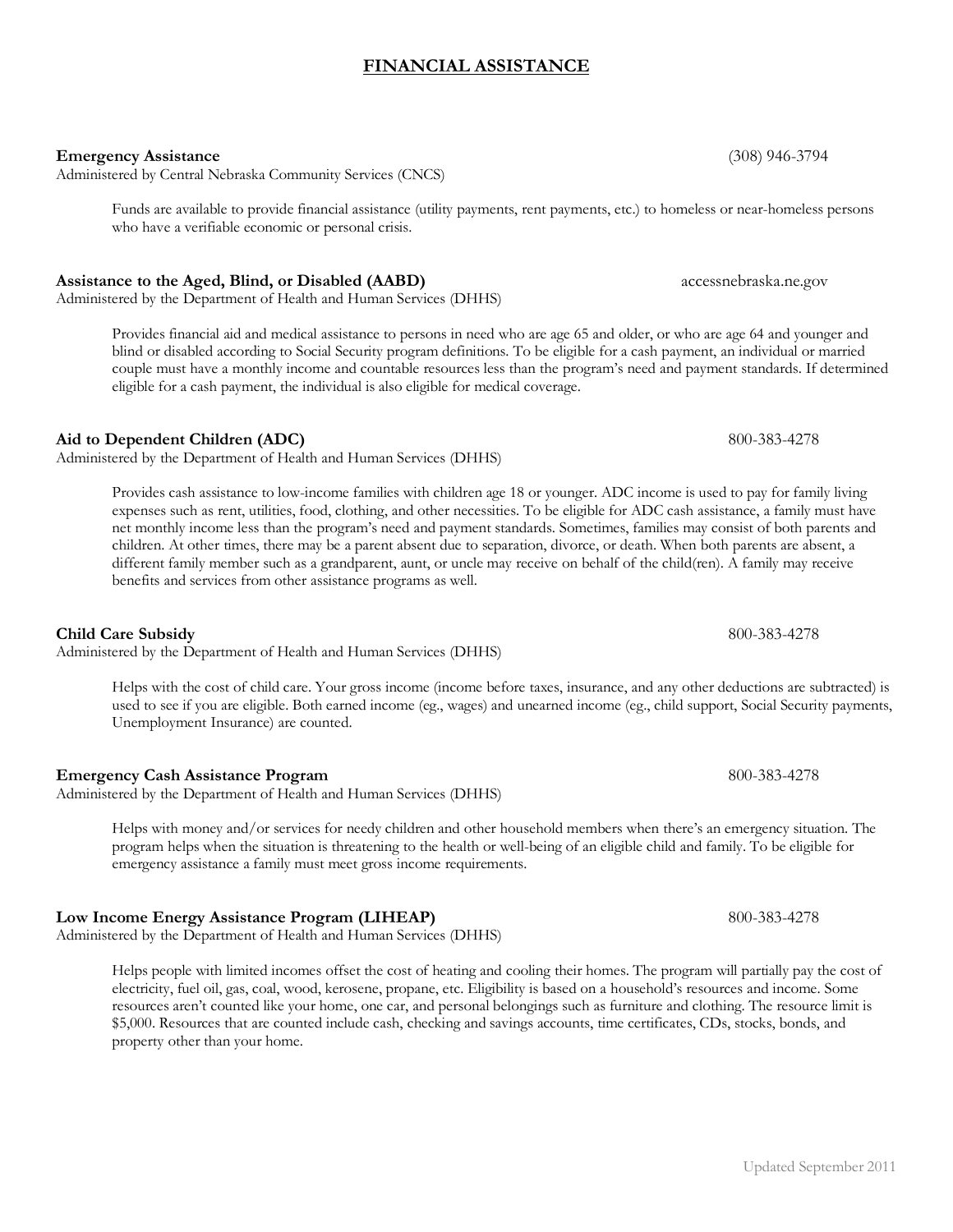#### **Supplemental Security Income (SSI)** 888-275-0397

Administered by the Social Security Administration

A federal cash benefit program designed to guarantee a minimum monthly income to people who are 65 or older, blind, or disabled and who have limited incomes. SSI benefits are based on need rather than the amount paid into the program or the number of quarters worked. Benefits are paid to eligible people only, not to family members or survivors. To qualify, a person must be a U.S. citizen, living in the U.S., and over 65, blind, or disabled. In addition, income and resources tests must be passed. All of your income and that of your spouse is considered. You'll also need to show that your resources or assets are limited.

**Access Nebraska** accessnebraska.ne.gov Administered by the Department of Health and Human Services (DHHS)

A quick, easy way to find the Nebraska public assistance benefits for which you are eligible. You can self-screen and apply online from any computer with Internet access – at home, at the library, at many community agencies, and at many Department of Health and Human Services (DHHS) offices.

# **Temporary Assistance for Needy Families (TANF)** (402) 471-9243

Administered by the Department of Health and Human Services (DHHS)

TANF cash assistance provides monthly cash benefits to very low-income families based on eligibility standards set by the state. Unlike its predecessor, Aid to Families with Dependent Children (AFDC), TANF is not an entitlement program, meaning eligible families are not guaranteed benefits. One of the main goals of TANF is to transition recipients to employment so that cash benefits are no longer necessary. Recipient families must fulfill ongoing work requirements, and there is a time limit on benefits. More information can be found by calling the number above or at www.hhs.state.ne.us/wer/werindex.htm.

# **Nebraska Family Helpline / Family Navigator Service** 888-866-8660

Administered by the Department of Health and Human Services (DHHS)

Family Helpline makes it easier for families to obtain assistance by providing a single contact point 24 hours a day, seven days a week. Trained Helpline operators screen calls to assess immediate safety needs, identify the potential level of a behavioral health crisis, make recommendations or referrals to appropriate resources, and help callers connect to emergency resources or providers. The Helpline is supervised by licensed behavioral health professionals.

Family Helpline operators also can connect eligible families to the Family Navigator Service. This service helps families move through Nebraska's child- and family-care system more efficiently to get the assistance they need. Available within 24 to 72 hours after a Helpline referral, Family Navigator helps families identify existing community-based services and provides support from people who have had personal experience in the system.

Must have a child under 19 to be eligible. More information is available at *www.nebraskafamilyhelpline.ne.gov.*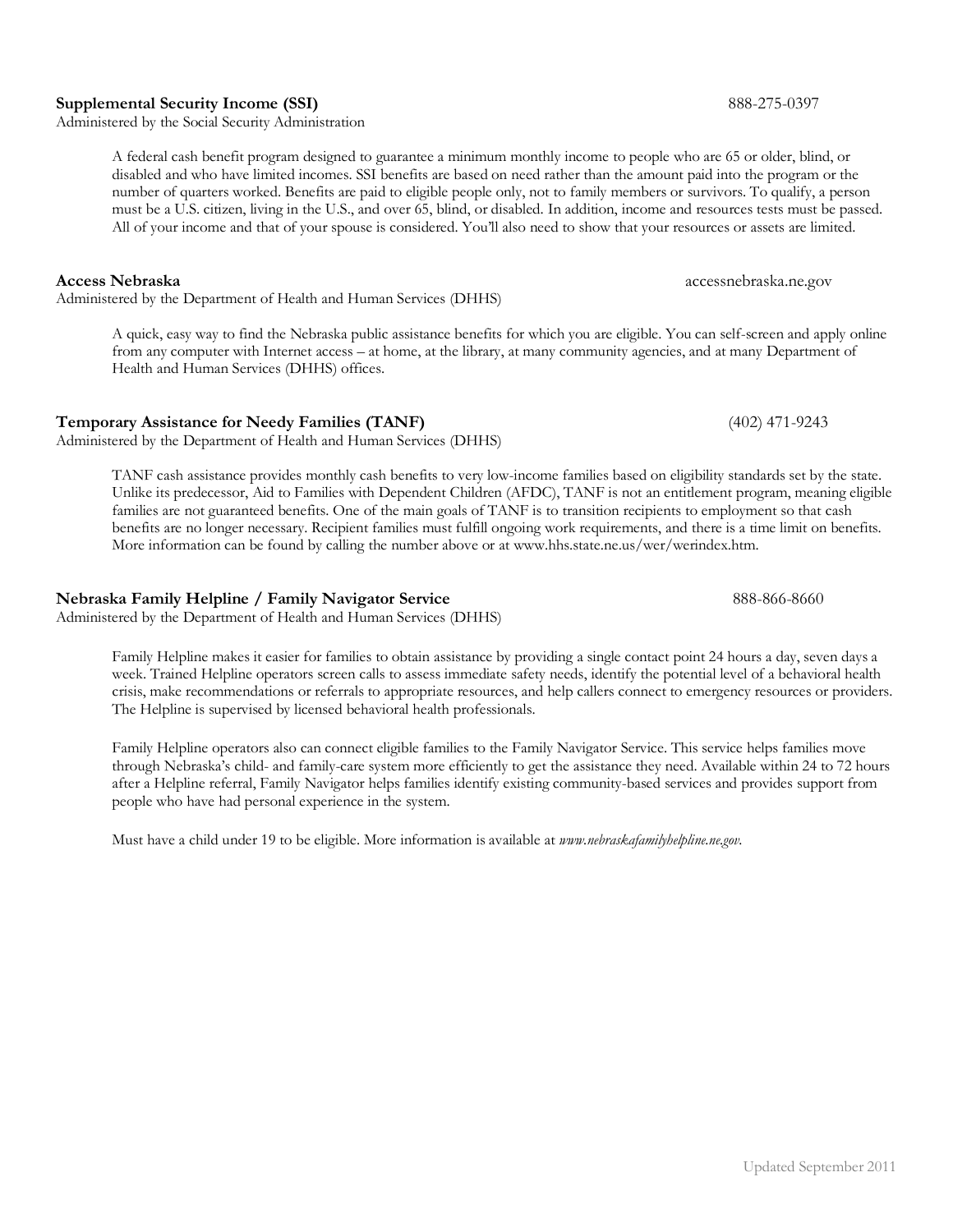# **PLANNING ASSISTANCE**

#### **Family Outreach** (308) 946-3794

Administered by Central Nebraska Community Services (CNCS)

Offers a variety of programs that promote the strengths in families by providing assistance to families in crisis, linkage to resources, advocacy for services, financial counseling, and attainment of goals.

#### **Hope Offers People Empowerment (HOPE)** (308) 946-3794

Administered by Central Nebraska Community Services (CNCS)

A Family Outreach Coordinator (FOC) works one-on-one with the individual or family to find resources, overcome obstacles for change, and coordinate service delivery. There is no charge for participating in the program. All that is required is a commitment to change.

Administered by the Department of Health and Human Services (DHHS)

Nebraska's welfare reform program helps families achieve economic self-sufficiency through job training, education, and employment preparation. Employment First assists people through the transition from welfare to the workforce.

Administered by the Department of Health and Human Services (DHHS)

A quick, easy way to find the Nebraska public assistance benefits for which you are eligible. You can self-screen and apply online from any computer with Internet access – at home, at the library, at many community agencies, and at many Department of Health and Human Services (DHHS) offices.

#### **Temporary Assistance for Needy Families (TANF)** (402) 471-9243

Administered by the Department of Health and Human Services (DHHS)

TANF cash assistance provides monthly cash benefits to very low-income families based on eligibility standards set by the state. Unlike its predecessor, Aid to Families with Dependent Children (AFDC), TANF is not an entitlement program, meaning eligible families are not guaranteed benefits. One of the main goals of TANF is to transition recipients to employment so that cash benefits are no longer necessary. Recipient families must fulfill ongoing work requirements, and there is a time limit on benefits. More information can be found by calling the number above or at www.hhs.state.ne.us/wer/werindex.htm.

#### **Nebraska Family Helpline / Family Navigator Service** 888-866-8660

Administered by the Department of Health and Human Services (DHHS)

Family Helpline makes it easier for families to obtain assistance by providing a single contact point 24 hours a day, seven days a week. Trained Helpline operators screen calls to assess immediate safety needs, identify the potential level of a behavioral health crisis, make recommendations or referrals to appropriate resources, and help callers connect to emergency resources or providers. The Helpline is supervised by licensed behavioral health professionals.

Family Helpline operators also can connect eligible families to the Family Navigator Service. This service helps families move through Nebraska's child- and family-care system more efficiently to get the assistance they need. Available within 24 to 72 hours after a Helpline referral, Family Navigator helps families identify existing community-based services and provides support from people who have had personal experience in the system.

Must have a child under 19 to be eligible. More information is available at *www.nebraskafamilyhelpline.ne.gov.*

**Employment First** (402) 471-9243

**Access Nebraska** accessnebraska.ne.gov